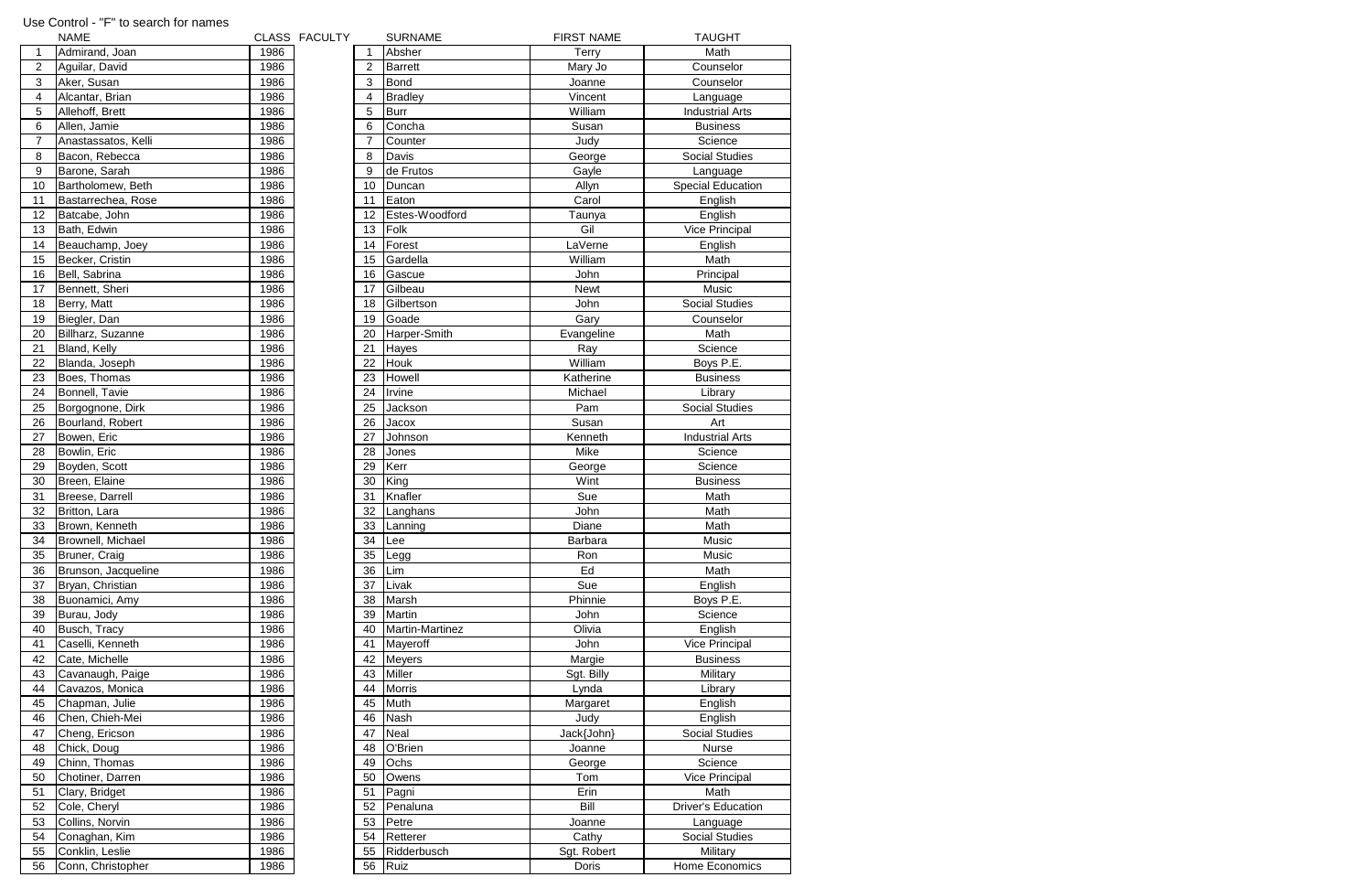| 57 | Cooley, Coleen     | 1986 | 57 | Ryan         | Margarita | Language              |
|----|--------------------|------|----|--------------|-----------|-----------------------|
| 58 | Cortese, Frank     | 1986 | 58 | Salter       | Rondie    | Special Education     |
| 59 | Counter, Jennifer  | 1986 | 59 | See          | Sharon    | English               |
| 60 | Cowan, Michael     | 1986 | 60 | Slagle       | Mike      | Math/Science          |
| 61 | Craven, Brooke     | 1986 | 61 | Stevenson    | Carol     | Girls P.E.            |
| 62 | Creel, Kelli       | 1986 | 62 | Streng       | George    | <b>Social Studies</b> |
| 63 | Crow, Jason        | 1986 | 63 | Sullivan     | Charlene  | English               |
| 64 | Crown, George      | 1986 | 64 | Sullivan     | Gary      | Social Studies        |
| 65 | Culp, Joi          | 1986 | 65 | Sullivan     | Mary      | English               |
| 66 | Cytanovic, Stephan | 1986 | 66 | <b>Tripp</b> | Carol     | English               |
| 67 | Dailey, Christine  | 1986 | 67 | Turney       | Stephen   | Counselor             |
| 68 | Daliposon, Nancy   | 1986 | 68 | Vasconcelos  | Judy      | English               |
| 69 | Daliposon, Steve   | 1986 | 69 | Walker       | Harry     | English               |
| 70 | Daniels, Darci     | 1986 | 70 | Weldon       | Connie    | Home Economics        |
| 71 | Delett, Jennifer   | 1986 | 71 | Wiseman      | Christine | Language              |
| 72 | Dellera, Jeanne    | 1986 | 72 | Woodward     | George    | Math                  |
| 73 | Dickson, Katrina   | 1986 | 73 | Worthen      | William   | Science               |
| 74 | Douglas, Jerry     | 1986 | 74 | Wright       | Leslie    | English               |
| 75 | Dreher, Ronda      | 1986 | 75 | Wycoff       | Mary      | <b>Social Studies</b> |
| 76 | Duffy, David       | 1986 | 76 | Zucco        | Lewis     | <b>Business</b>       |
|    |                    |      |    |              |           |                       |

| 57  | Cooley, Coleen           | 1986 |
|-----|--------------------------|------|
| 58  | Cortese, Frank           | 1986 |
| 59  | Counter, Jennifer        | 1986 |
| 60  | Cowan, Michael           | 1986 |
| 61  | Craven, Brooke           | 1986 |
| 62  | Creel, Kelli             | 1986 |
| 63  | Crow, Jason              | 1986 |
| 64  | Crown, George            | 1986 |
| 65  | Culp, Joi                | 1986 |
| 66  | Cytanovic, Stephan       | 1986 |
| 67  | Dailey, Christine        | 1986 |
| 68  | Daliposon, Nancy         | 1986 |
| 69  | Daliposon, Steve         | 1986 |
| 70  |                          | 1986 |
|     | Daniels, Darci           |      |
| 71  | Delett, Jennifer         | 1986 |
| 72  | Dellera, Jeanne          | 1986 |
| 73  | Dickson, Katrina         | 1986 |
| 74  | Douglas, Jerry           | 1986 |
| 75  | Dreher, Ronda            | 1986 |
| 76  | Duffy, David             | 1986 |
| 77  | Dutt, Kelle              | 1986 |
| 78  | Earl, Cameron            | 1986 |
| 79  | Erdmann, Carolyn         | 1986 |
| 80  | Esselstrom, Holly        | 1986 |
| 81  | Eubanks, Mary            | 1986 |
| 82  | Felch, Leroy             | 1986 |
| 83  | Ferguson, Jennifer       | 1986 |
| 84  | Fitzpatrick, Larene      | 1986 |
| 85  | Flippo, Erik             | 1986 |
| 86  | Folsom, Jeannine         | 1986 |
| 87  | Ford, Christopher        | 1986 |
| 88  | Frasca, Lisa             | 1986 |
| 89  | Fune, Todd               | 1986 |
| 90  | Gainey, Mark             | 1986 |
| 91  | Galli, Belinda           | 1986 |
| 92  | Gash, Wayne              | 1986 |
| 93  | Georgeson, Kevin         | 1986 |
| 94  | Gilbert, Keith           | 1986 |
|     |                          |      |
| 95  | Gilchrist, Andrew        | 1986 |
| 96  | Goff, Duke               | 1986 |
| 97  | Gollaher, Jim            | 1986 |
| 98  | Gotaas, Daniel           | 1986 |
| 99  | Gothberg, Kevin          | 1986 |
| 100 | Greenberg, Lauren        | 1986 |
| 101 | Greene, Kimberly         | 1986 |
| 102 | Gurnea, Robert           | 1986 |
| 103 | Gustafson, Jernnifer     | 1986 |
| 104 | Guy, Marika              | 1986 |
| 105 | Hackworth, Eric          | 1986 |
| 106 | Haddock, Christopher     | 1986 |
| 107 | Hall, Scott              | 1986 |
| 108 | Halvorson, Sarah         | 1986 |
| 109 | Hannah, Gillian          | 1986 |
| 110 | Hansen, Kimberly         | 1986 |
| 111 | Harper, Katherine        | 1986 |
| 112 | Harris, Thomas           | 1986 |
| 113 | Hawkes, Patrick          | 1986 |
| 114 | Heath, Christian "Chris" | 1986 |
|     |                          |      |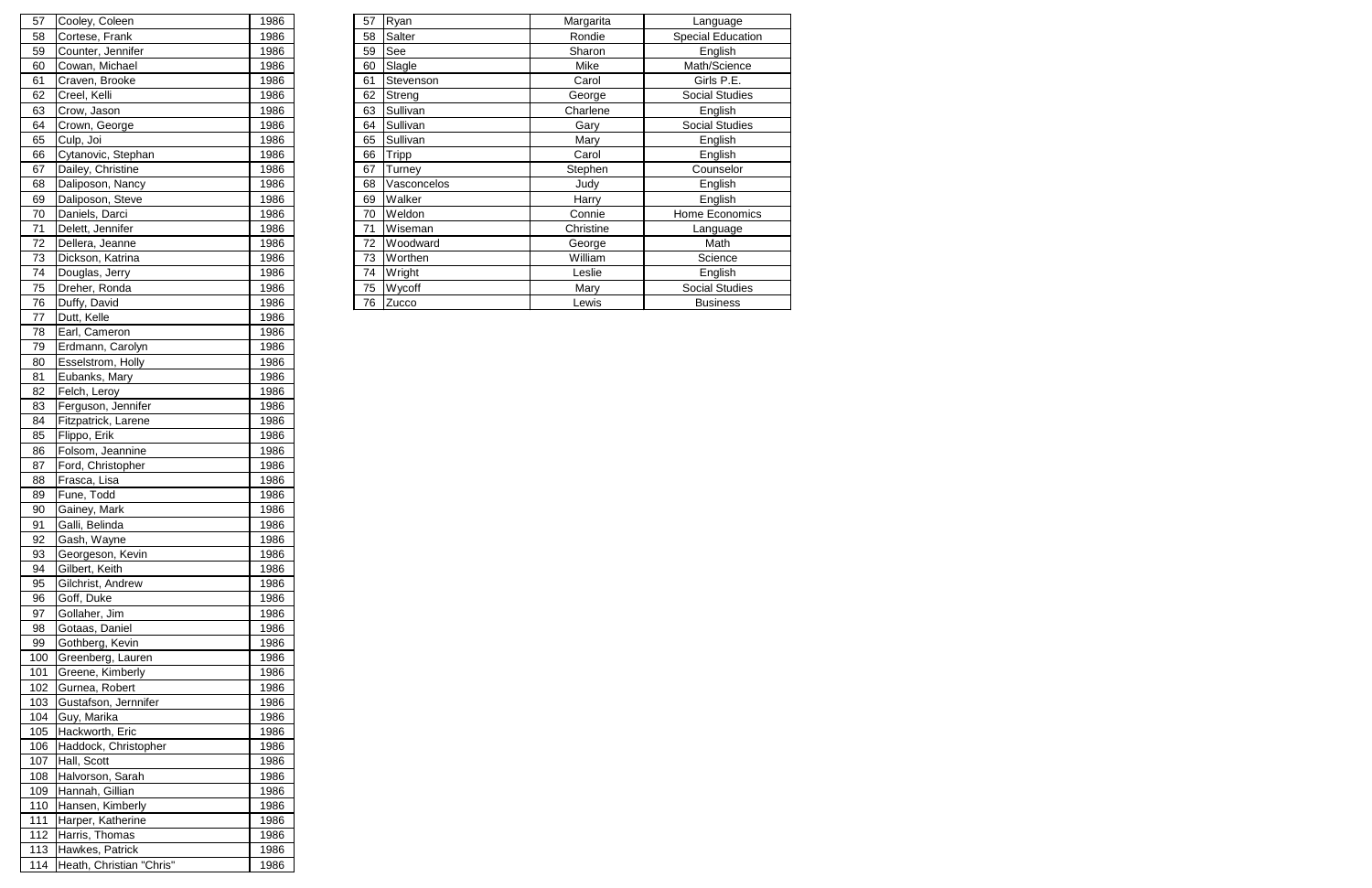| 115 | Heaton, Ricou                       | 1986 |
|-----|-------------------------------------|------|
| 116 | Herod, Angela                       | 1986 |
| 117 | Herzchel, Kristin                   | 1986 |
| 118 | Hicks, Carrie                       | 1986 |
| 119 | Hoadley, Ricahrd                    | 1986 |
| 120 | Hoge, Monika                        | 1986 |
| 121 | Holman, Bret                        | 1986 |
| 122 | Hoover, Traci                       | 1986 |
| 123 | Horjes, Diane                       | 1986 |
| 124 | Humphreys, Robert                   | 1986 |
| 125 | Inda, Denise                        | 1986 |
| 126 | Ishiguro, Teresa                    | 1986 |
| 127 | Jamecsny, Sven                      | 1986 |
| 128 | Jepersen, Kelly                     | 1986 |
| 129 | Johnson, Carol                      | 1986 |
| 130 | Johnson, Paul                       | 1986 |
| 131 | Jordan, Scott                       | 1986 |
| 132 | Jorna, Helen                        | 1986 |
| 133 | Kavanaugh, Kenneth                  | 1986 |
| 134 | Kellermeyer, Morgan                 | 1986 |
| 135 |                                     | 1986 |
|     | Kellermeyer, Tania<br>Kess, Kristen |      |
| 136 |                                     | 1986 |
| 137 | Kettering, Pamela                   | 1986 |
| 138 | Khaniani, Darioush                  | 1986 |
| 139 | Kimmel, Ted                         | 1986 |
| 140 | Kimmel, William                     | 1986 |
| 141 | Kinney, Karl                        | 1986 |
| 142 | Klaich, Jon                         | 1986 |
| 143 | Klohn, Keven                        | 1986 |
| 144 | Knafelc, Matt                       | 1986 |
| 145 | Kolbet, Layne                       | 1986 |
| 146 | Kottinger, Brad                     | 1986 |
| 147 | Kozel, Scott                        | 1986 |
| 148 | Lackey, Kimberly                    | 1986 |
| 149 | Lamb, Allison                       | 1986 |
| 150 | Landon, Mills                       | 1986 |
| 151 | Lansdon, Lane                       | 1986 |
| 152 | Laveaga, Nancy                      | 1986 |
| 153 | Lazzarone, Rollin                   | 1986 |
| 154 | Lefort, Mitch                       | 1986 |
| 155 | Lemay, John                         | 1986 |
| 156 | Leron, Rosemarie                    | 1986 |
| 157 | Lichty, Heidi                       | 1986 |
| 158 | Lim, Alexander                      | 1986 |
| 159 | Linde, Teresa                       | 1986 |
| 160 | Liske, Arick                        | 1986 |
| 161 | Livak, Michael                      | 1986 |
| 162 | Livingston, Gregory                 | 1986 |
| 163 | Loose, Greg                         | 1986 |
| 164 | Lowe, Adriene                       | 1986 |
| 165 | Lundrigan, Ray                      | 1986 |
| 166 | Mabry, Claudine                     | 1986 |
| 167 | MacDonald, Robert                   | 1986 |
| 168 | Madole, Robb                        | 1986 |
| 169 | Maiss, Eric                         | 1986 |
| 170 | Manning, Lisa                       | 1986 |
| 171 | Mansfield, David Curtis             | 1986 |
| 172 | Manske, Jennifer                    | 1986 |
|     |                                     |      |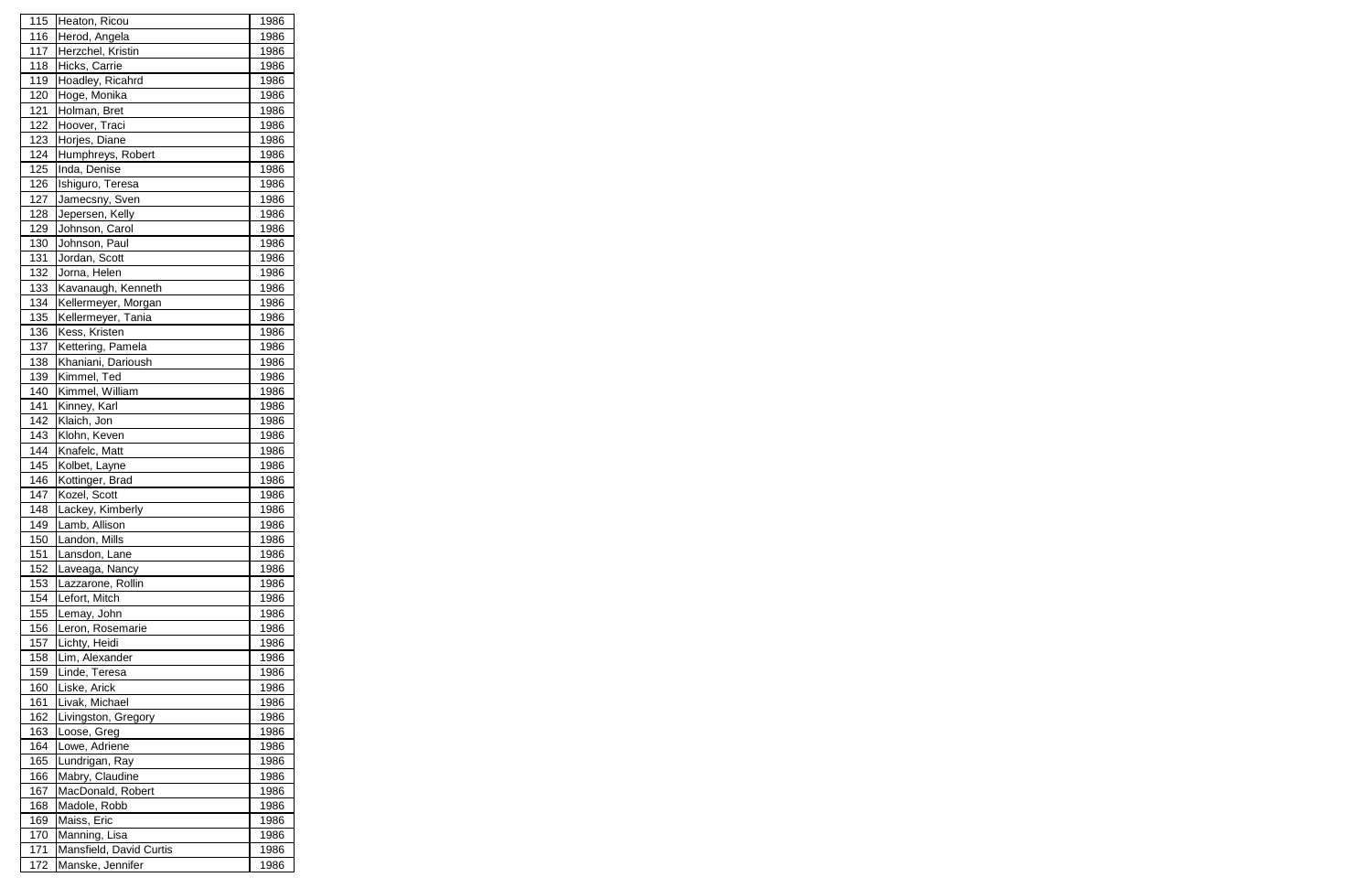| 173 |                         |      |
|-----|-------------------------|------|
|     | Mansour, Parinaz        | 1986 |
| 174 | Markwell, Monique       | 1986 |
| 175 | Martell, Ruta           | 1986 |
| 176 | Mathews, Sandra         | 1986 |
| 177 | Matian, Sabrina         | 1986 |
| 178 | Maya, Bernard           | 1986 |
| 179 | McCarthy, Kimberly      | 1986 |
| 180 | McCormack, Patrick      | 1986 |
| 181 | McIntire, John          | 1986 |
| 182 | McLaughlin, David       | 1986 |
| 183 | McMannis, Tracie        | 1986 |
| 184 | McNabney, Tavia         | 1986 |
| 185 | McNulty, James          | 1986 |
| 186 | Means, Troy             | 1986 |
| 187 | Merchant, Michael       | 1986 |
| 188 | Mercurio, Kenneth       | 1986 |
| 189 | Metler Saul, Kari       | 1986 |
| 190 | Metz, Utahna            | 1986 |
| 191 | Miarecki, Stephen       | 1986 |
| 192 | Miercort, Craig         | 1986 |
| 193 | Milovich, Ann           | 1986 |
| 194 |                         |      |
|     | Mingo, Kendra           | 1986 |
| 195 | Molezzo, Leslie         | 1986 |
| 196 | Monier, Jeanne          | 1986 |
| 197 | Montaya, Amanda         | 1986 |
| 198 | Morgan, Sterling        | 1986 |
| 199 | Munoz, Patricia         | 1986 |
| 200 | Neff, Katherine         | 1986 |
| 201 | Neidert, Margaret "Meg" | 1986 |
| 202 | Newman, Diane           | 1986 |
| 203 | Niewohner, Andreas      | 1986 |
| 204 | Nikolaisen, Kris        | 1986 |
| 205 | Noble, Peter            | 1986 |
|     | Norris, Michael         |      |
| 206 |                         | 1986 |
| 207 | O'Connell, Carey        | 1986 |
| 208 | Oki, John               | 1986 |
| 209 | Olmstead, Antony        | 1986 |
| 210 | O'Neill, Daniel         | 1986 |
| 211 | Oppenheimer, Stacy      | 1986 |
| 212 | Orlich, Simo            | 1986 |
| 213 | Ostyn, Piet             | 1986 |
| 214 | Ottenheimer, Eric       | 1986 |
| 215 | Pace, Shelli            | 1986 |
| 216 | Papez, Joseph           | 1986 |
| 217 | Pearson, Jennifer       | 1986 |
| 218 | Peek, Allison           | 1986 |
| 219 | Peek, Kevin             | 1986 |
| 220 | Peek, Matthew           | 1986 |
| 221 | Pelter, Andrew          | 1986 |
| 222 | Peterson, Vaughn        | 1986 |
| 223 | Phillips, Eric          | 1986 |
| 224 | Phillips, Stephanie     | 1986 |
| 225 | Pierce, Jennifer        | 1986 |
| 226 | Polaha, Jon             | 1986 |
| 227 | Polikalas, Diane        | 1986 |
| 228 | Potts, Andrea           | 1986 |
| 229 | Powning, Christine      | 1986 |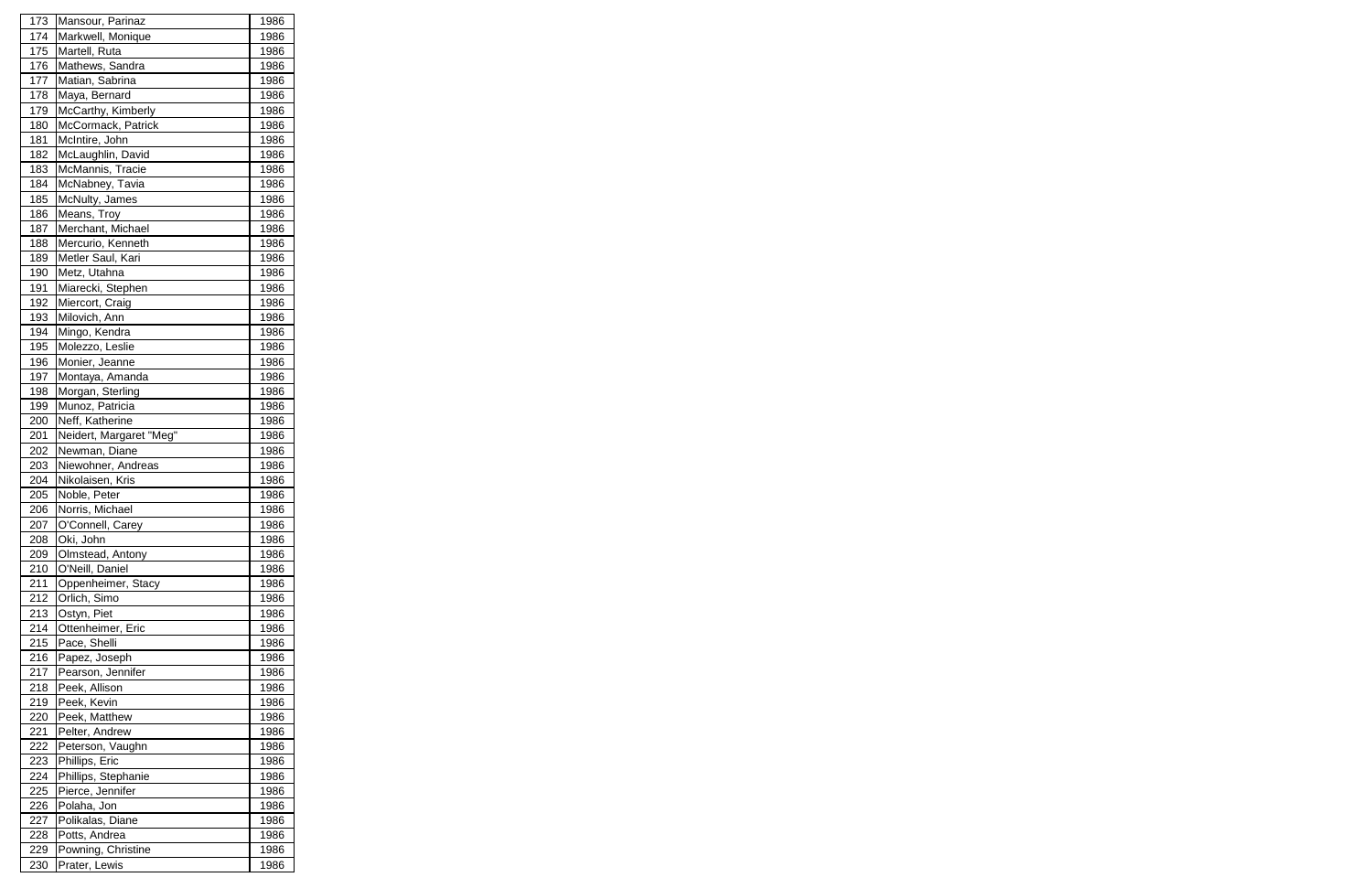| 231        | Puzey, Christine                         | 1986         |
|------------|------------------------------------------|--------------|
| 232        | Raftery, Janet                           | 1986         |
| 233        | Randall, John                            | 1986         |
| 234        | Rasmussen, Wendi                         | 1986         |
| 235        | Reese, David                             | 1986         |
| 236        | Reitz, Erica                             | 1986         |
| 237        | Remongton, Lesley                        | 1986         |
| 238        | Richards, Adrienne                       | 1986         |
| 239        | Richter, Kristen                         | 1986         |
| 240        | Ringkob, Amy                             | 1986         |
| 241        | Robb, John                               | 1986         |
| 242        | Romero, Stephen                          | 1986         |
| 243        | Rosaschi, Deana                          | 1986         |
| 244        | Ross, Timothy                            | 1986         |
| 245        | Rothstein, Jennifer                      | 1986         |
| 246        | Rounds, Brad                             | 1986         |
| 247        | Roza, Laurie                             | 1986         |
| 248        | Sakelaris, Kathleen                      | 1986         |
| 249        | Sala, Susan                              | 1986         |
| 250        | Saladino, Andrea                         | 1986         |
| 251        | Salerno, Lisa                            | 1986         |
| 252        | Salter, Sydney                           | 1986         |
| 253        | Sanford, Lee                             | 1986         |
| 254        | Sartor, Lauri                            | 1986         |
| 255        | Schebetta, David                         | 1986         |
| 256        | Schlicht, Christian                      | 1986         |
| 257        | Schmeltzer, Lisa                         | 1986         |
| 258        | Schmitt, Viki                            | 1986         |
| 259        | Schneider, Erica                         | 1986         |
| 260        | Schuon, Martha                           | 1986         |
| 261        | Scott, Kenneth                           | 1986         |
| 262        | Scovel, Erin                             | 1986         |
| 263        | Seher, Christin                          | 1986         |
| 264        |                                          |              |
| 265        | Shandalove, Stephanie<br>Shattuck, Aaron | 1986<br>1986 |
| 266        | Shaw, Tracy                              | 1986         |
| 267        | Siemann, Beth                            | 1986         |
| 268        | Skog, Brian                              | 1986         |
| 269        | Smith, Karen                             | 1986         |
| 270        | Smith, Kimberly                          | 1986         |
| 271        | Sorensen, Ann-Hege                       | 1986         |
| 272        | Sorrentino, Brian                        | 1986         |
|            |                                          |              |
| 273<br>274 | Steininger, Gary<br>Stewart, Traci       | 1986<br>1986 |
| 275        | Stitser, Christine                       | 1986         |
| 276        |                                          | 1986         |
| 277        | Swanson, Tamra                           |              |
| 278        | Swart, Stephen E.                        | 1986<br>1986 |
|            | Tang, James                              |              |
| 279        | Tang, John                               | 1986         |
| 280        | Taylor, Mark                             | 1986         |
| 281        | Thompson, Heather                        | 1986         |
| 282        | Tippett, Faith                           | 1986         |
| 283        | Tognoni, Darren                          | 1986         |
| 284        | Tolotti, Rachel                          | 1986         |
| 285        | Tower, Samuel                            | 1986         |
| 286        | Trakas, Nicholas                         | 1986         |
| 287        | Traut, Suzanne                           | 1986         |
| 288        | Trigueiro, Evelyn                        | 1986         |